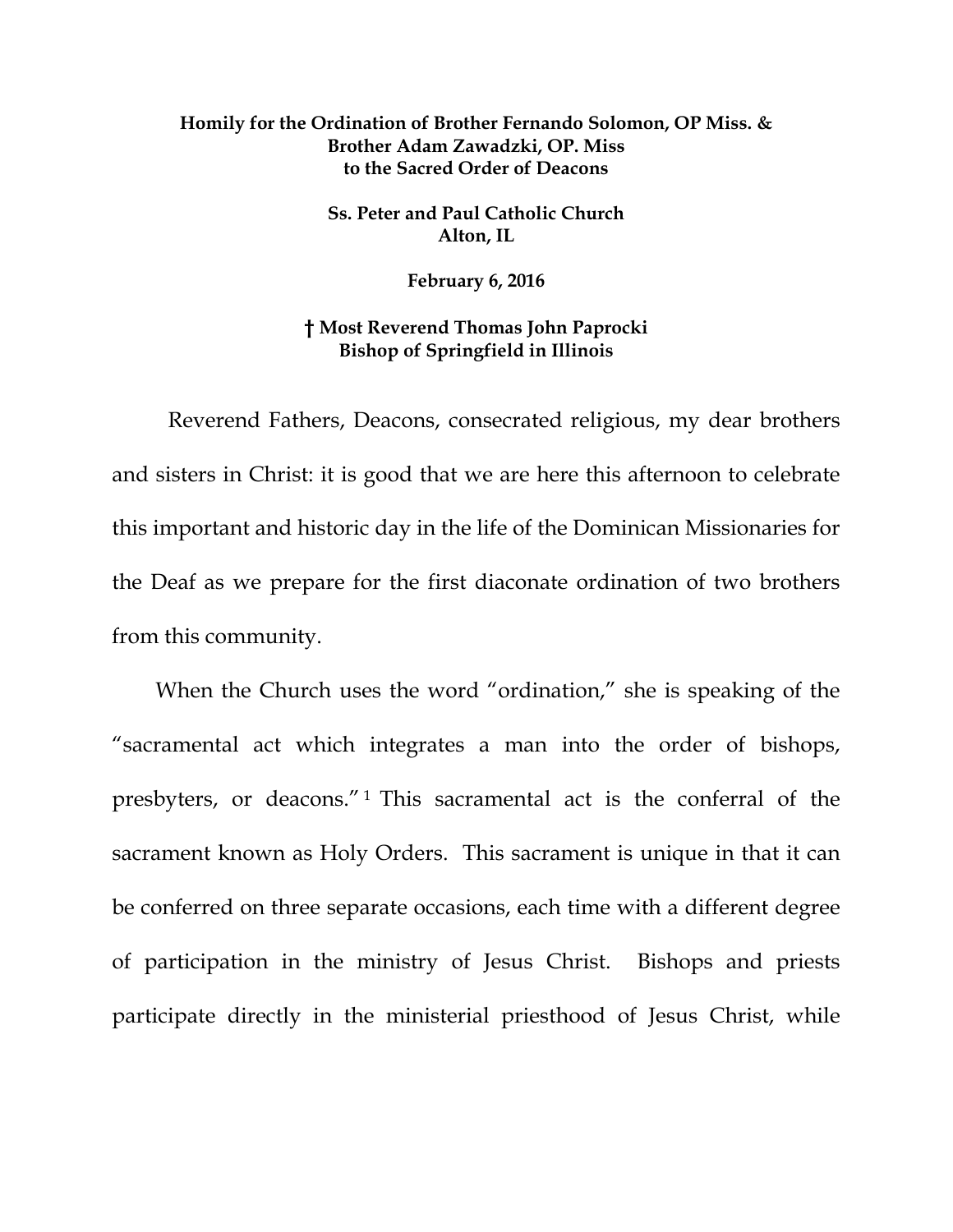deacons are ordained to help and serve the bishop and his priests, thus the term "deacon" which comes from the Greek word for service, *diakonia*.2

There can be a temptation when looking at an ordination to see it primarily through the lens of function. In other words, it can be easy to look at your ordination by what it is that you will be able to do once you are ordained. Not that this is unimportant, because the active service that you will provide as deacons is crucial to what it means to be a deacon. In fact, it was because some of the practical needs of the faithful were not being met by the Apostles in the early Church that the diaconate was created.3

What you do, however, can never be separated from being aware of the significance of who you become through your ordination as deacons. In a very real way, you will become changed men through your reception of this sacrament. Although you may not look or feel any different, something profound will take place at the very core of your being in your soul. The sacrament will mark you "with an imprint [or] ('character') which cannot be removed and which configures [you] to Christ, who made himself the 'deacon' or servant of all."<sup>4</sup>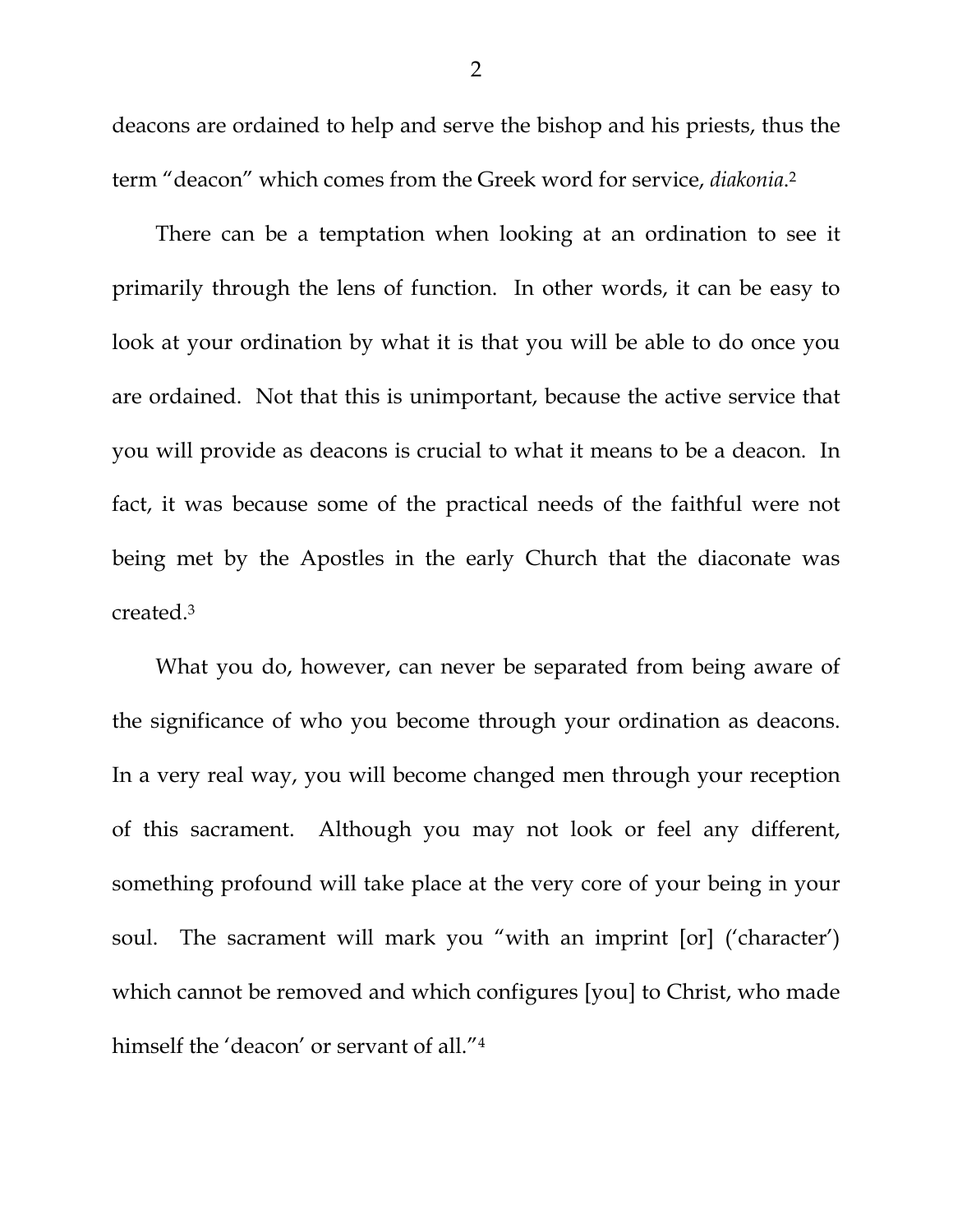This configuration to Christ is at the very heart of your identity as a deacon and it should be the foundation which underlies all of the activities that you will do as a deacon. In an address given by Pope St. John Paul II, he highlighted this point when he said that:

Carrying out ministerial and apostolic activities, fulfilling possible family and social responsibilities and, lastly, practicing an intense personal life of prayer require of the deacon, whether celibate or married, that unity of life which can only be attained, as Vatican Council II taught, through deep union with Christ (cf. *Presbyterorum Ordinis*, 14).5

 The reception of any sacrament involves the conferral of grace, which can be simply understood as "a participation in the life of God."6 Each sacrament confers a particular grace that is unique to that sacrament, and so your reception of the Sacrament of Holy Orders as a deacon is your participation in the life of Christ, particularly in His role of service to the people. It is this grace that then enables you to perform the actions associated with the diaconate, not on your own, but through your participation in the very life of Christ. And since it is His life working through you in this unique way, we have great confidence that His work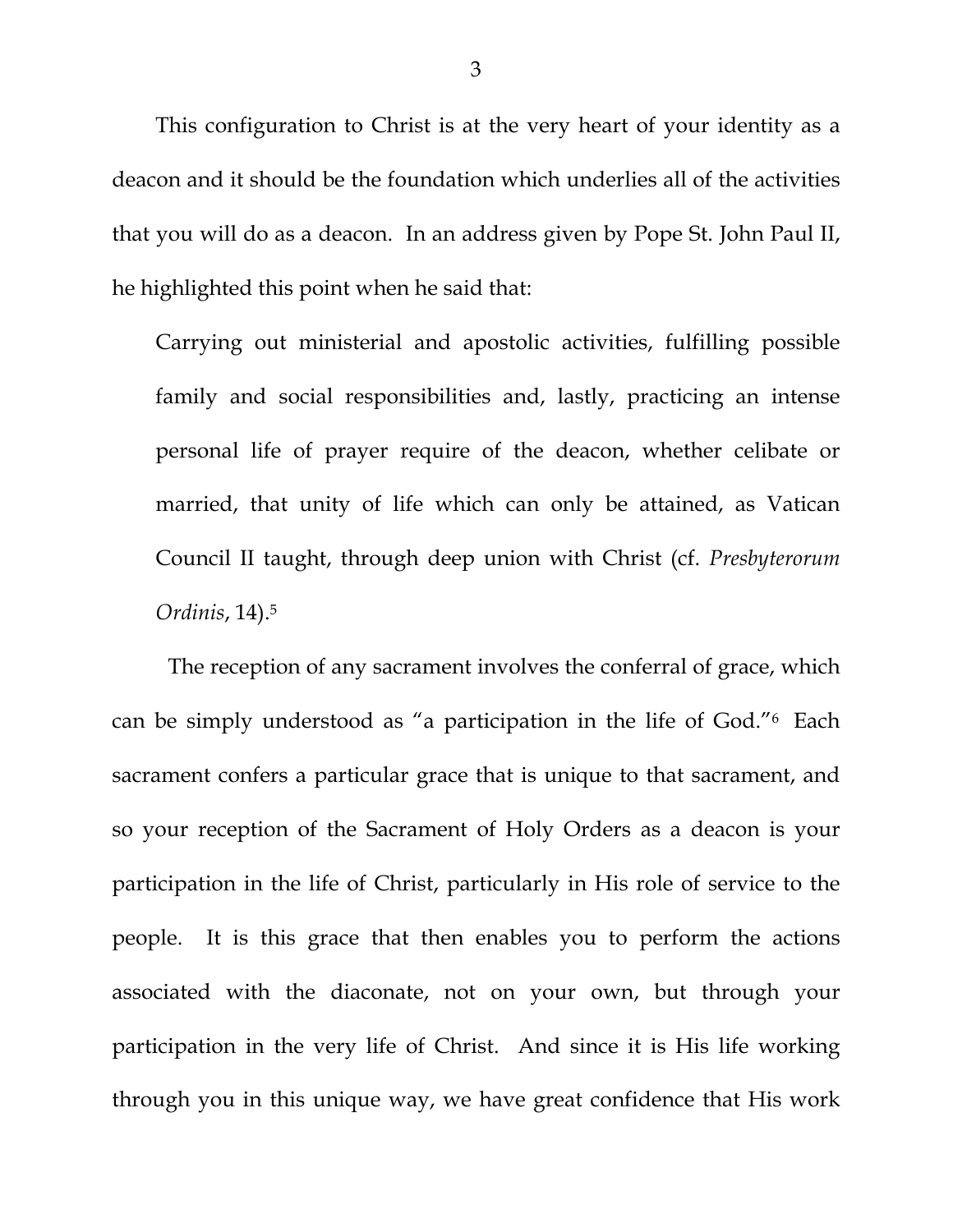will be more effective and fruitful than similar actions performed by those outside the sacrament of Holy Orders.

 This should be very consoling to you, for the task of serving the people of God can seem daunting and overwhelming at times. We may find ourselves making excuses for why we are not qualified or equipped to do such important work on behalf of the Church. Such was the response of the Prophet Jeremiah, about whom we heard in the first reading. After telling the Lord that he was not capable and too young for the task at hand, the Lord responded by telling him: "Do not be afraid of them, for I am with you to deliver you… See, I place my words in your mouth" (Jeremiah 1:8- 9). It is the Lord who is ultimately responsible for the work. He knows our weaknesses, and yet He chooses us anyway. He comes to dwell within us in an even deeper way through the sacrament so that His life will work through even our weaknesses to manifest His glory.

 It is therefore important for you to constantly be aware of this gift of grace that you receive in ordination and to strive to deepen your union with Christ daily. The more you allow yourself to do this, the more fruitful will be your ministry, for you will be ever more docile instruments in the hands of the Lord who works in you and through you.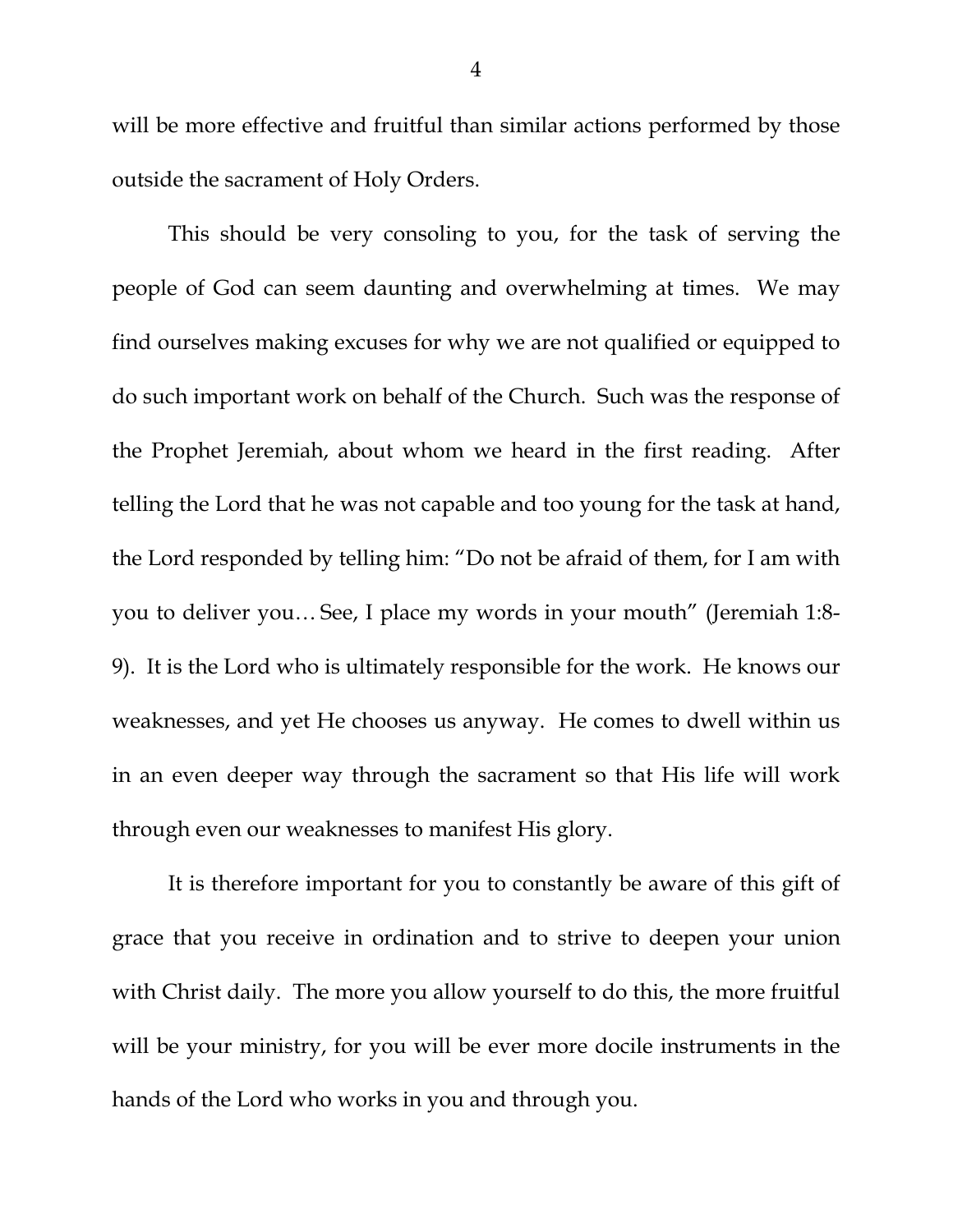The Gospel passage that we just heard confirms this point. Jesus tells His disciples: "remain in my love" (John 15:9). He gives this instruction as the prelude to the command to "love one another" (John 15:12), a command that is at the root of the call to all forms of Christian service, particularly your ministerial service as deacons in the Church. Never fail to observe this sequence of commands. If you jump right into the works of service without first being renewed and strengthened in the gift of God's love, you will risk burning out, for as the philosophical maxim remind us: "you cannot give what you do not have."

 In just a few moments, you will make a series of promises that correspond to what the Church is asking of you as she confers this great gift upon you through the laying on of my hands. The final promise that you will make is a summary of what is expected of you as a deacon, when you resolve to conform your entire way of life to the example of Christ. Everything that you do should reflect the love and mercy of Jesus Christ. You are to order your life in such a way that you can say as St. Paul did in his letter to the Galatians: "I live, no longer I, but Christ lives in me" (Galatians 2:20). Your response indicates that you humbly recognize that such an imitation is only possible with God's help and that it is not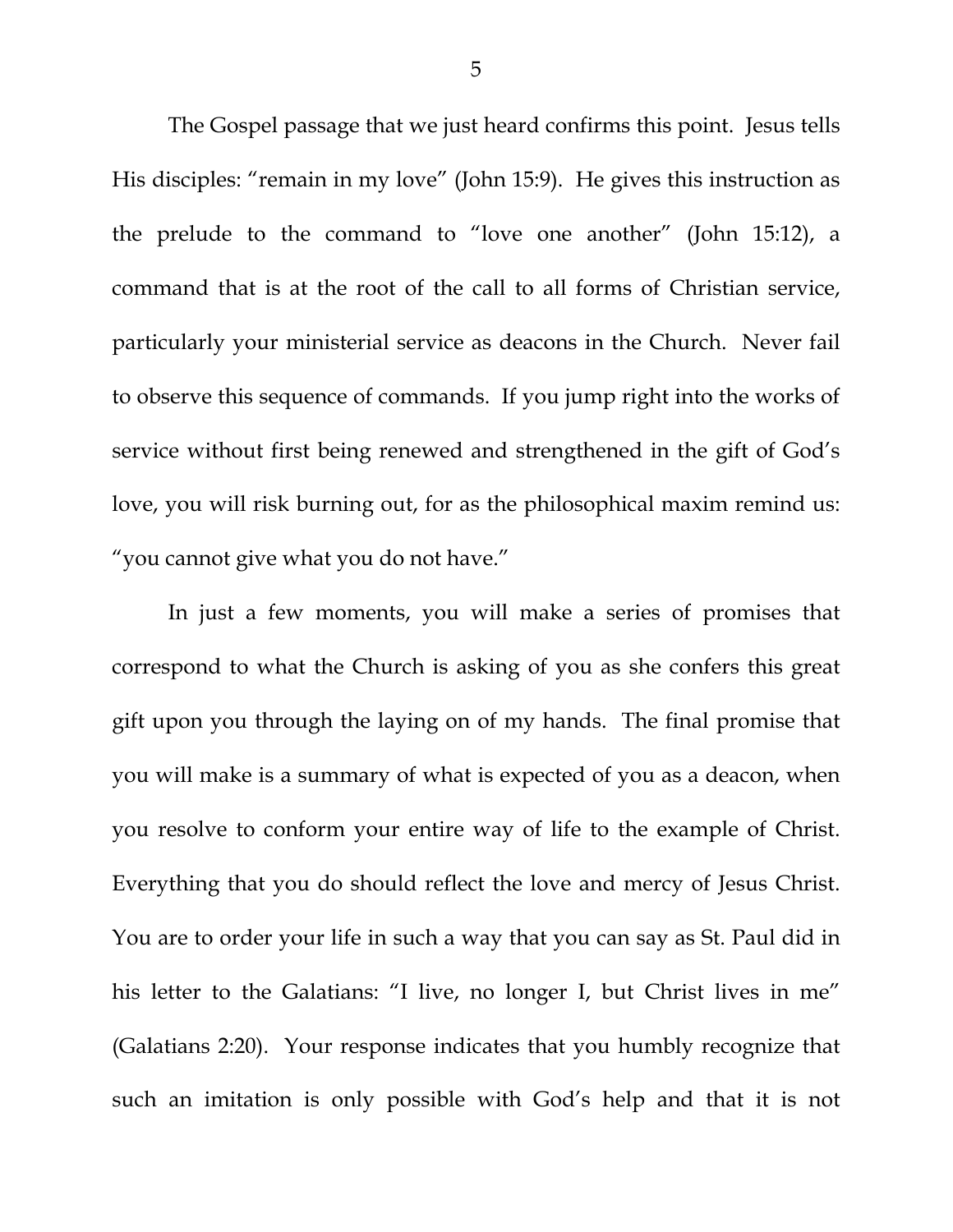something you can do by your own power. But with the grace that the Lord will bestow upon you in the Sacrament of Holy Orders, you will be capable of fulfilling this demanding, yet beautiful life of ordained ministry.

It is my prayer for the two of you that you embrace this new way of life by living that well-ordered life that is expected of you by Christ and His Church. Whether you are administering baptism solemnly, being a custodian and dispenser of the Eucharist, assisting at and blessing marriages in the name of the Church, bringing Viaticum to the dying, reading the Sacred Scripture to the faithful, instructing and exhorting the people, presiding over the worship and prayer of the faithful, administering sacramentals, or officiating at funeral and burial services<sup>7</sup>, always do them being conscious of who you are, men sacramentally configured to Christ who works though you for the sanctification and salvation of the People of God.

I ask all of you, dear brothers and sisters, to pray for these men, and indeed for all of the Church's ordained ministers, that we might be open to the grace of our ordination, so that we can be of greater assistance to you in your earthly pilgrimage of faith as we all strive to hear those welcome